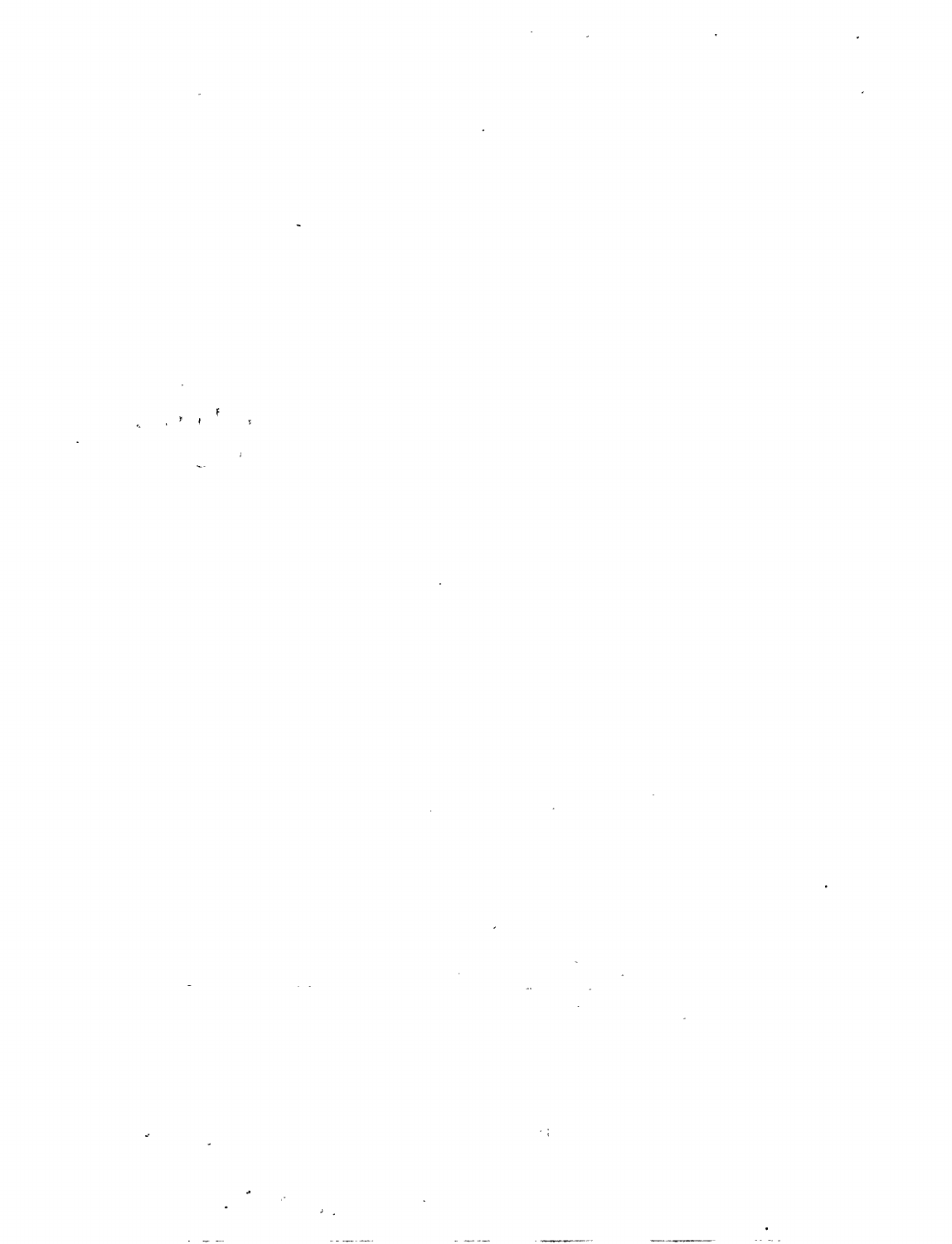## **Type B Drum Packages**

W. S. Edwards

Date Published November 1995

To Be Presented at PATRAM '95 Las Vegas, Nevada December 3-8, 1995

Prepared for the U.S. Department of Energy Office of Environmental Restoration and Waste Management



**Westinghouse P.O Box 1970** Hanford Company Richland, Washington

Management and Operations Contractor for the U.S. Department of Energy under Contract DE-AC06-87RL10930

Copyright License By acceptance of this article, the publisher and/or recipient acknowledges the<br>U.S. Government's right to retain a nonexclusive, royalty-free license in and to any copyright covering this paper.

Approved for Public Release  $MAS$  TER

DISTRIBUTION OF THIS DOCUMENT IS UNLIMITED  $\mathscr{B}$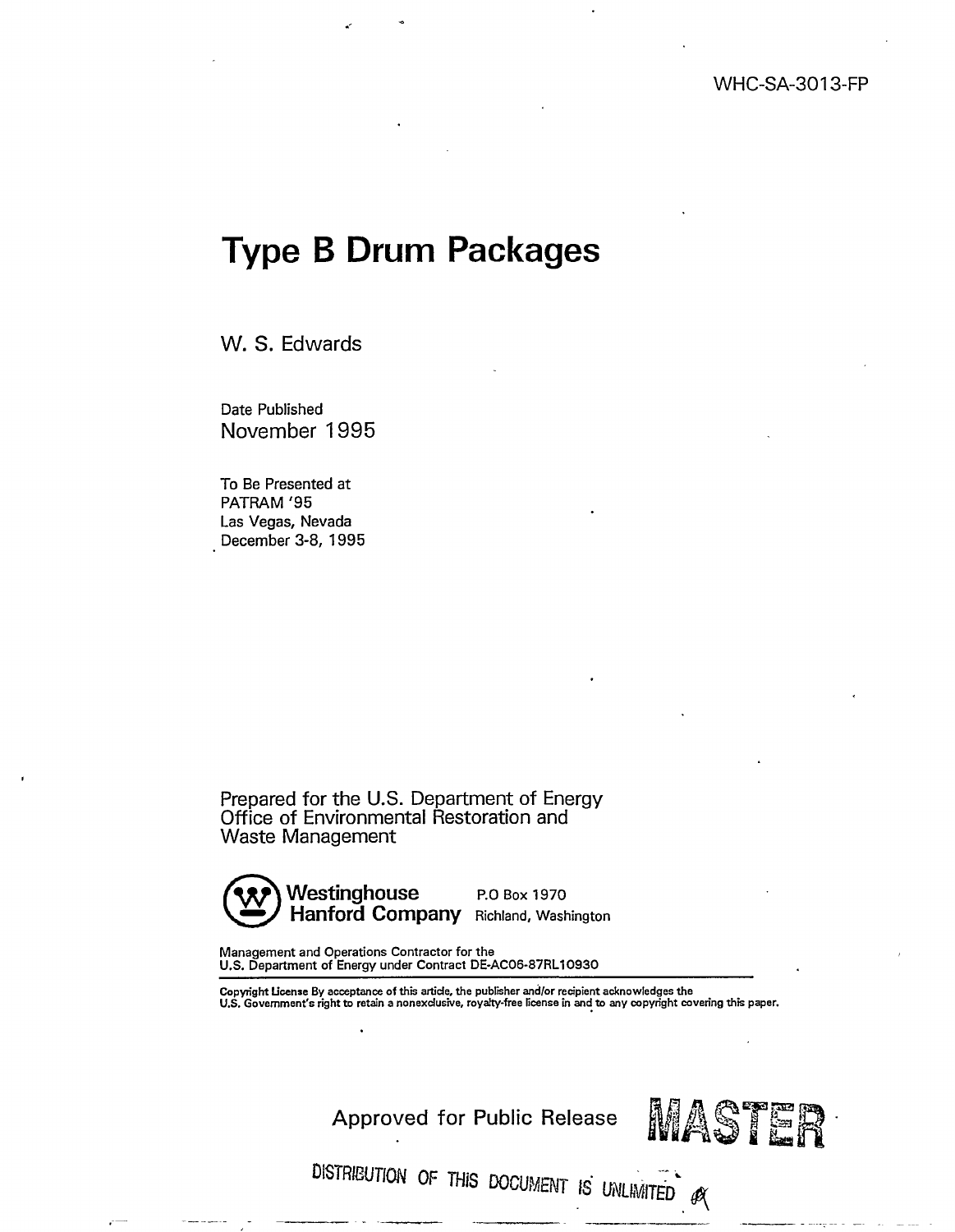#### LEGAL DISCLAIMER

This report was prepared as an account of work sponsored by an agency of the United States Government. Neither the United States Government nor any agency thereof, nor any of their employees, nor any of their contractors, subcontractors or their employees, makes any warranty, express or implied, or assumes any legal liability or responsibility for the accuracy, completeness, or any third party's use or the results of such use of any information, apparatus, product, or process disclosed, or represents that its use would not infringe privately owned rights. Reference herein to any specific commercial product, process, or service by trade name, trademark, manufacturer, or otherwise, does not necessarily constitute or imply its endorsement, recommendation, or favoring by the United States Government or any agency thereof or its contractors or subcontractors. The views and opinions of authors expressed herein do not necessarily state or reflect those of the United States Government or any agency thereof.

References herein to any companies or organizations who have worked with Westinghouse Hanford Company (WHC) should not be construed as WHC's endorsement or any other representation about the company *or* organization mentioned.

This report has been reproduced from the best available copy.

**Printed in the United States of America** 

**1**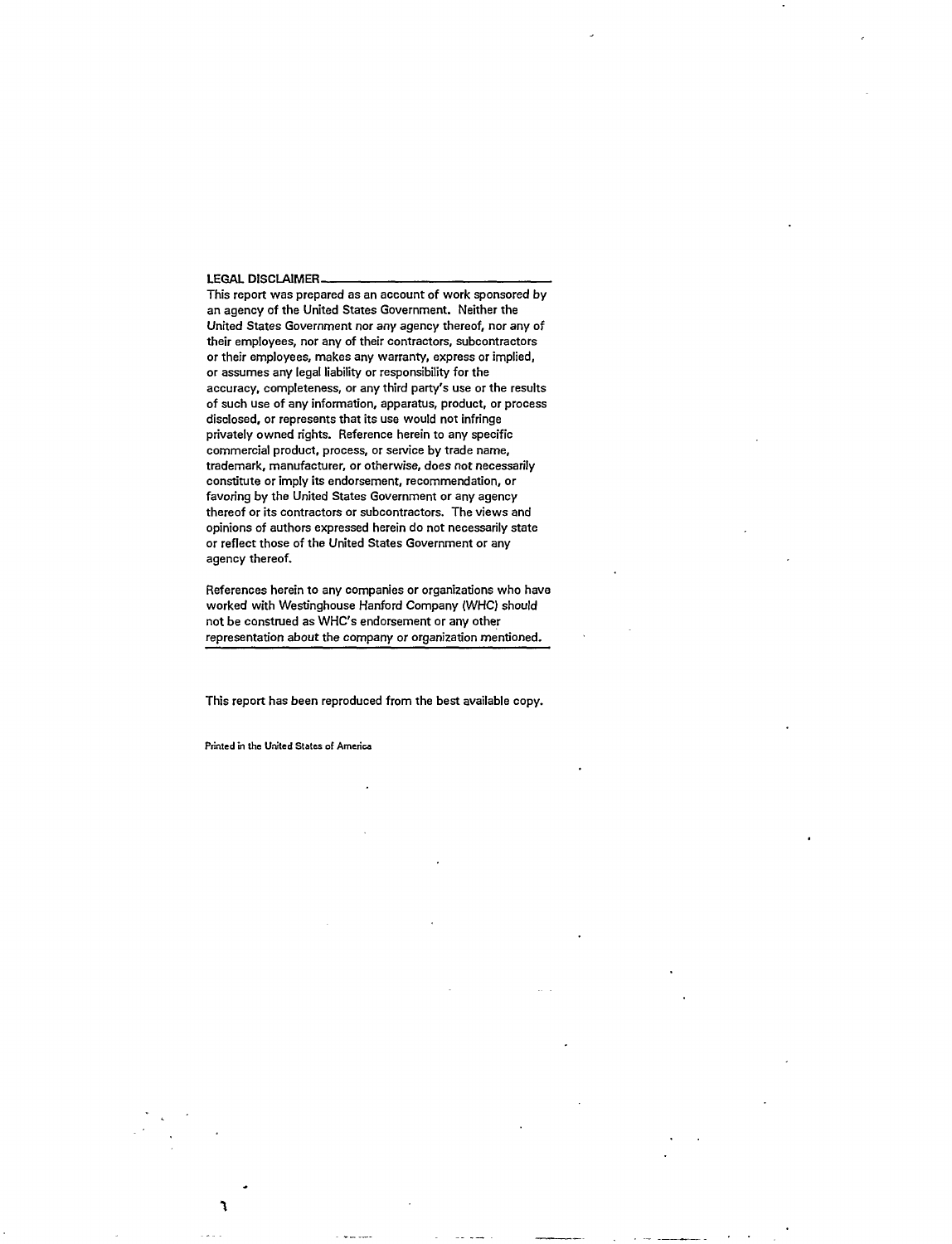#### **INTRODUCTION**

The Type B Drum package is a container in which a single drum containing Type B quantities of radioactive material will be packaged for shipment. The Type B Drum containers are being developed to fill a void in the packaging and transportation capabilities of the U.S. Department of Energy (DOE), as no double containment packaging for single drums of Type B radioactive material is currently available. Several multiple-drum containers and shielded casks presently exist. However, the size and weight of these containers present multiple operational challenges for single-drum shipments. The Type B Drum containers will offer one unshielded version and, if needed, two shielded versions, and will provide for the option of either single or double containment. The primary users of the Type B Drum container will be any organization with a need to ship single drums of Type B radioactive material. Those users include laboratories, waste retrieval facilities, emergency response teams, and small facilities.

#### BACKGROUND

For more than 50 years, steel drums, typically 208 L and smaller, have been among the most widely used containers for shipment and storage of radioactive materials. As regulations developed more rigorous safety standards, traditional U. S. Department of Transportation Specification 17C or 17H drums became unsuitable for the shipment of Type B radioactive material. Instead of repackaging the Type B radioactive material into suitable containers, an overpack~the N55~was developed in the mid-1970s (Vectra 1994a). The N55 provides thermal protection and an impact limiter, but is not equipped with a leak-testable containment boundary or shielding. Under current regulations, without a containment boundary, the N55 cannot be used to overpack the majority of

This work, performed at the Hanford Site in Richland, Washington, was supported by the U.S. Department of Energy under Contract DE-AC06-87RL10930.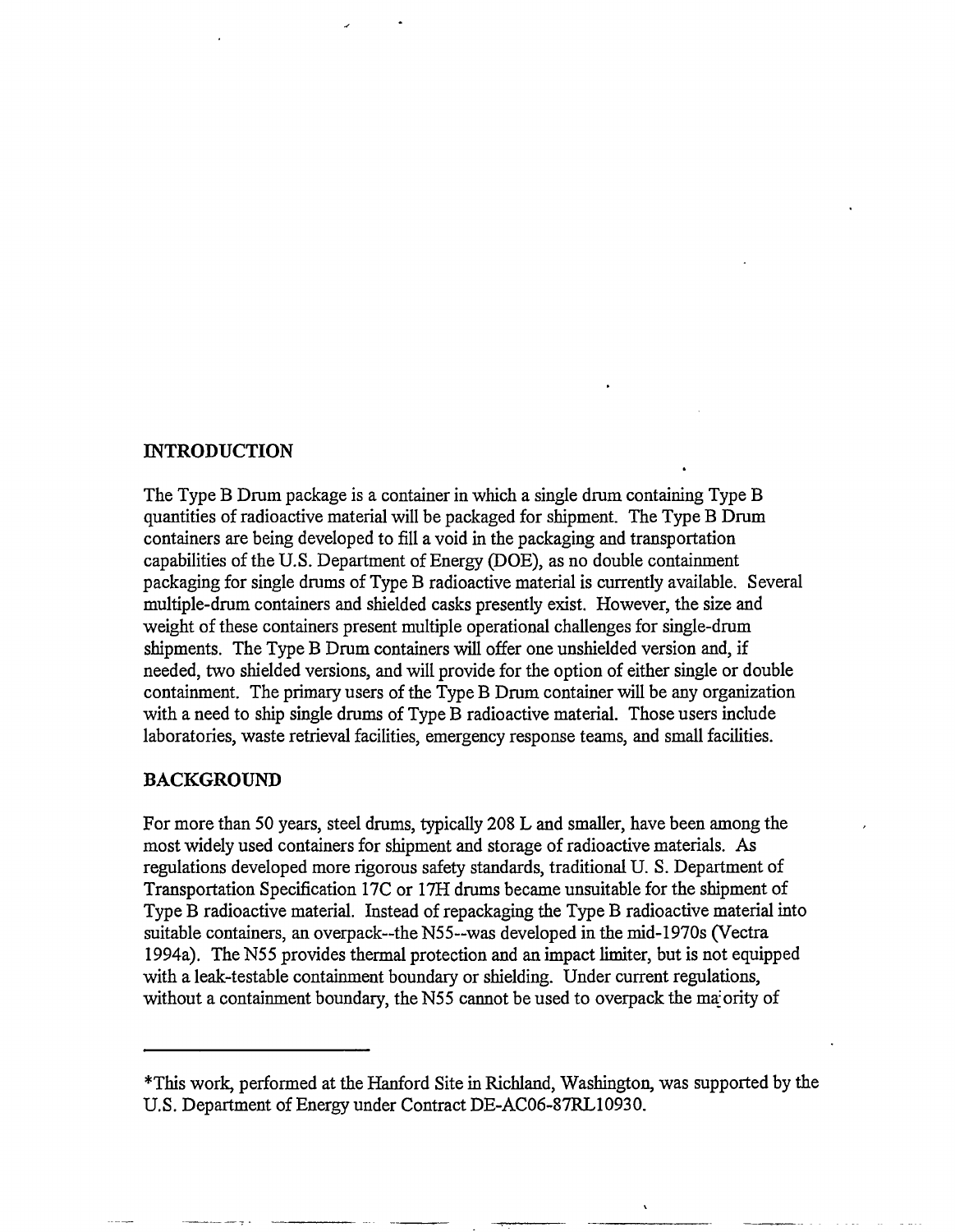drums containing Type B radioactive material, which has led to the need for a suitable new single-drum container.

Several containers currently certified or in development will be able to ship multiple Type B drums during large shipping campaigns. If shielding is not required, the TRUPACT-H offers double containment with a capacity of 14 drums (Vectra 1989). The TRUPACT-II is designated as the principal container to ship contact-handled transuranic (TRU) waste drums to the Waste Isolation Pilot Plant (WIPP). For shipments requiring shielding, a number of containers are available, or are being developed, with single or double containment that will allow shipment of multiple drums. One of those containers is the NuPac 72-B, which is being developed specifically to support the TRU program (Vectra 1994b). It will provide for concurrent shipment of up to three drums of remotehandled TRU waste to the WIPP site.

Although each of these containers could be used to ship single drums of Type B radioactive material, the size and weight of multi-drum containers, compounded by the necessity of using a special'trailer in some cases, present operational and handling challenges for facilities needing to ship only a small number of drums. In addition, due to their size the multi-drum containers allow lesser amounts of gas generation and individual drum weights than a single drum container. Therefore, the Type B Drum is being developed is to assist those facilities and make it possible to ship more existing drums without repackaging.

#### **TYPE B DRUM PRELIMINARY DEVELOPMENT**

The Transportation and Packaging Department within Westinghouse Hanford Company was tasked to develop the Type B Drum by the Office of Transportation, Emergency Management, and Analytical Services (EM-26), which is within the DOE Office of Environmental Management. The objective of this task is to fill a current packaging void by developing a Type B(U) container that facilitates the shipment of single drums containing Type B quantities of radioactive materials as defined by the U. S. Nuclear Regulatory Commission (NRC) in 10 CFR 71. In 1993, a feasibility study outlining some of the requirements for the Type B Drum package, including the potential users of such a package, was conducted (Weber 1993).

Based on the findings of the feasibility study and a survey of selected potential customers, conceptual designs were prepared in 1994 for both shielded and unshielded versions of the Type B Drum, which would overpack existing drums with volumes up to 208 L. All versions provide both single and double containment configurations, while the shielded versions will provide two different shielding thicknesses, 5.3 cm and 11.4 cm of steel. To reduce operational complexity, all versions will share design features to the maximum extent practicable. The contract of the contract of the contract of the contract of the contract of the contract of the contract of the contract of the contract of the contract of the contract of the contract of the contract of the contract

The need for shielded versions of the Type B Drum may not be as great as the need for the unshielded version, since several shielded containers will be, or are currently, available to ship single drums of high-activity materials. Those containers include the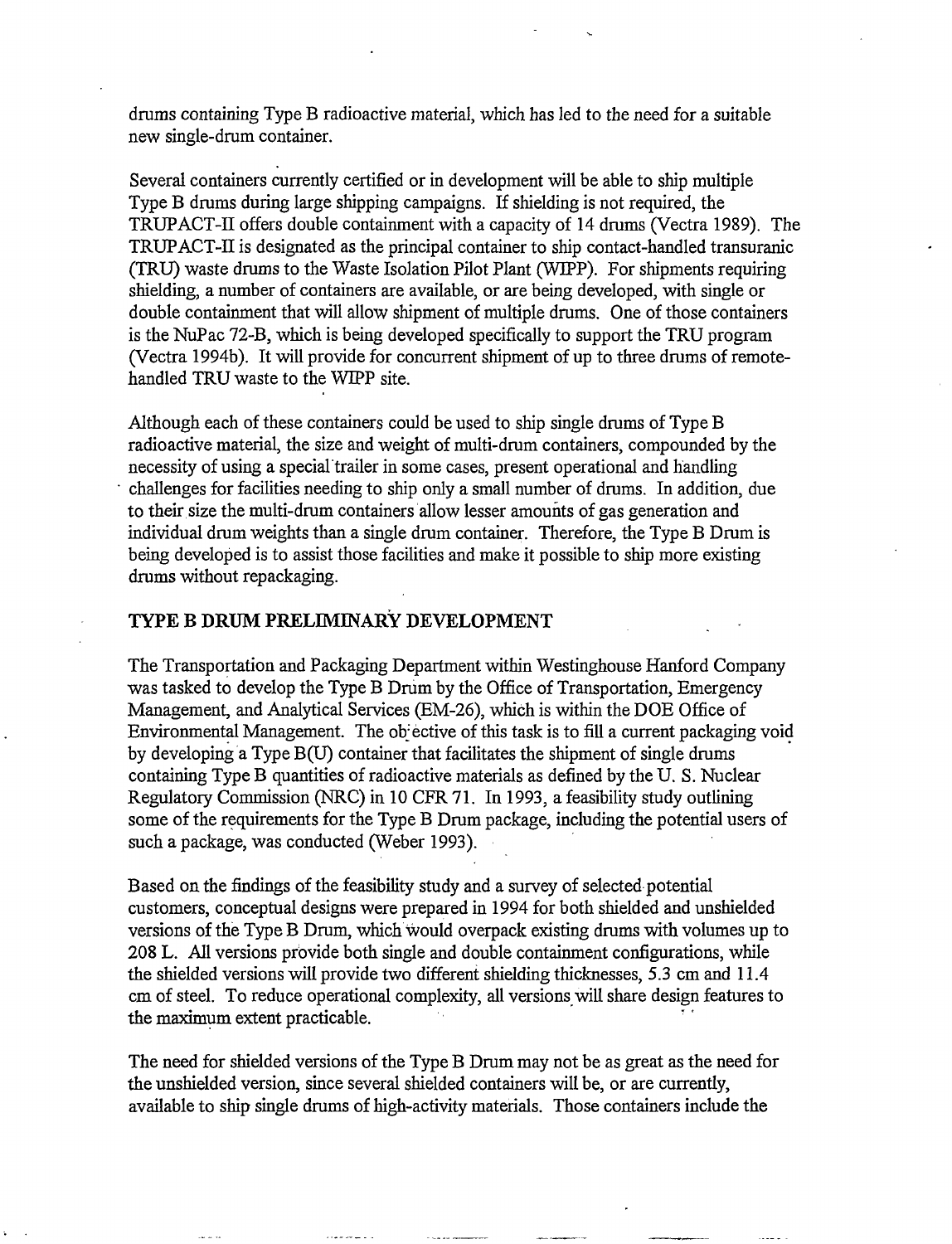CNS 1-13G (NRC 1993), the GE-2000 (GE 1984), and the Pacific Nuclear (NuPac) 72-B (Vectra 1994b). These containers are currently in use or are under development by DOE programs, but are awkwardly heavy, ranging from 7250 kg to 20,400 kg, which could make their use difficult at smaller sites with limited handling capabilities.

#### **CONCEPTUAL DESIGN CRITERIA**

Conceptual design criteria for both shielded and unshielded and 114 L and 208 L versions of the Type B Drum have been prepared by Westinghouse Electric Corporation's Nuclear Technology Division (Westinghouse 1994a and 1994b). Each version of the container provides for single and double containment configurations. Twelve different conceptual configurations for the Type B Drum were investigated, as shown in Table 1.

| ;,<br>נכר…………………⊃ו<br><u> II. ANIMAZI AMILIAN THOMANING ANG I</u><br>Then passed beerfolded<br><br><b>PARTIES</b><br>. <b>. .</b><br>pinnonini (d<br><br> | <br><b>EXAMPLE SINGLE DOUBLE</b><br><b>CONTAINMENT CONTAIN</b><br><br>immmm |  | <b>EXECUTE: LESS</b><br>CONTAINMENT CONTAINMENT                                                                         |             |
|-----------------------------------------------------------------------------------------------------------------------------------------------------------|-----------------------------------------------------------------------------|--|-------------------------------------------------------------------------------------------------------------------------|-------------|
| ha ann an 1960. Tha an 1960 an 1960 ann an comanana an t-ann an comanana an comanana an coimeach an coimeach                                              |                                                                             |  | Dennemia internetionale decentionale de contra de l'art economication de la contra de la constitución de la co<br><br>. | . <b></b> . |
|                                                                                                                                                           |                                                                             |  |                                                                                                                         |             |
|                                                                                                                                                           |                                                                             |  |                                                                                                                         |             |
|                                                                                                                                                           |                                                                             |  |                                                                                                                         |             |

#### **Table 1. Type B Drum Configurations**

All configurations of the Type B Drum share a number of design features. The drums are positioned within the appropriate 304 stainless steel containment vessel using an 6061-T6 aluminum honeycomb material. This container is then placed within the outer container (in the case of the double containment options), and similarly positioned by aluminum honeycomb material. Each of the containment boundaries are at least 6 mm thick. The. outermost containment vessel consists of an inner 304 stainless steel container, a layer of polyurethane foam, and a 3 mm stainless steel skin.

### **Structural Evaluation**

The Type B Drums will be required to withstand the normal and hypothetical accident conditions specified in 10 CFR 71. For conceptual design purposes, it was judged that the nine meter drop and the puncture bar accident cases would define the package configuration and containment shell thicknesses, as these cases cause the largest and most concentrated loads on the outer containment. Bottom and side drop cases have larger available foam areas for crushing and absorbing energy, which limit the load acting on the containment.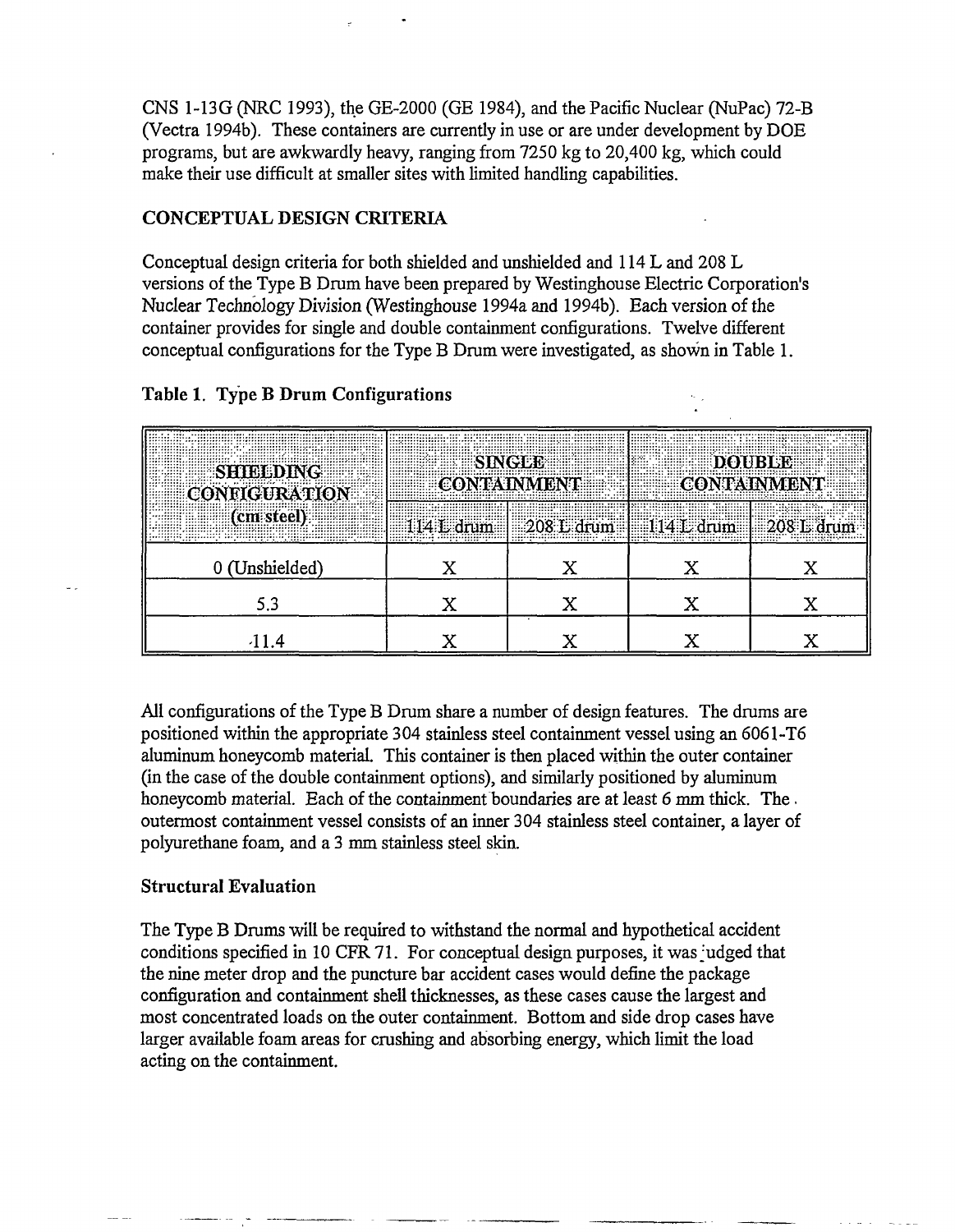Structural analysis performed for the conceptual design study primarily focused on the outer containment of the unshielded cask for a number of reasons:

- $\blacksquare$  There is a greater need for the unshielded cask, and therefore it was the most appropriate cask on which to dedicate the bulk of the conceptual design effort.
- **EXECUTE:** Shielded cask containments should not be as severely stressed since the structural rigidity of the thick steel radiological shield will protect the structural-integrity of the containment.
- **The outer vessel must maintain its leak-tight integrity and meet specific stress** limits for the most severe applied loads.
- The inner containment is protected by the outer containment for the most severe applied load cases.

Three different configurations for the outer containment heads were modeled and investigated. These were a flat head with square corners, a dished (torospherical) head, and a flat head with rounded corners.

Results of the analyses indicate that a containment cylinder with 6 mm thick walls and a 9 mm thick top and bottom with 76 mm radius corners would meet maximum stress criteria. Similarly, it was determined that this design would withstand the hypothetical puncture test. . • ....\_\_. .

#### **Radiological Analysis**

The packages were evaluated to determine the allowable contents for normal shipment, which include radiation readings not exceeding 200 mR/hr on contact and 10 mR/hr one meter from the surface. The drum dose rates listed below were calculated with the most conservative case of a point source in a zero density drum within the single containment version of each Type B Drum configuration.

Analysis performed for both shielded and unshielded package designs generated estimates of the maximum amounts of gamma producing radioactivity and drum exterior dose rates that can be handled. For the unshielded cask, it was determined that 208 L drums reading below about 300 mR/hr, and 114 L drums reading below about 450 mR/hr can be handled for standard shipments. For the shielded designs, the version with 5.3 cm of shielding can accommodate drums reading up to 1 -2 R/hr, and the version with 11.4 cm of shielding can handle most drums reading up to 10 R/hr for <sup>60</sup>Co and up to 30 R/hr for <sup>137</sup>Cs for standard shipments. The controlling factor for all standard shipments and versions of the Type B Drum is the 10 mR/hr dose rate at 1 meter. Shipment via exclusive use transport would increase the allowable radiation levels by approximately a factor of two.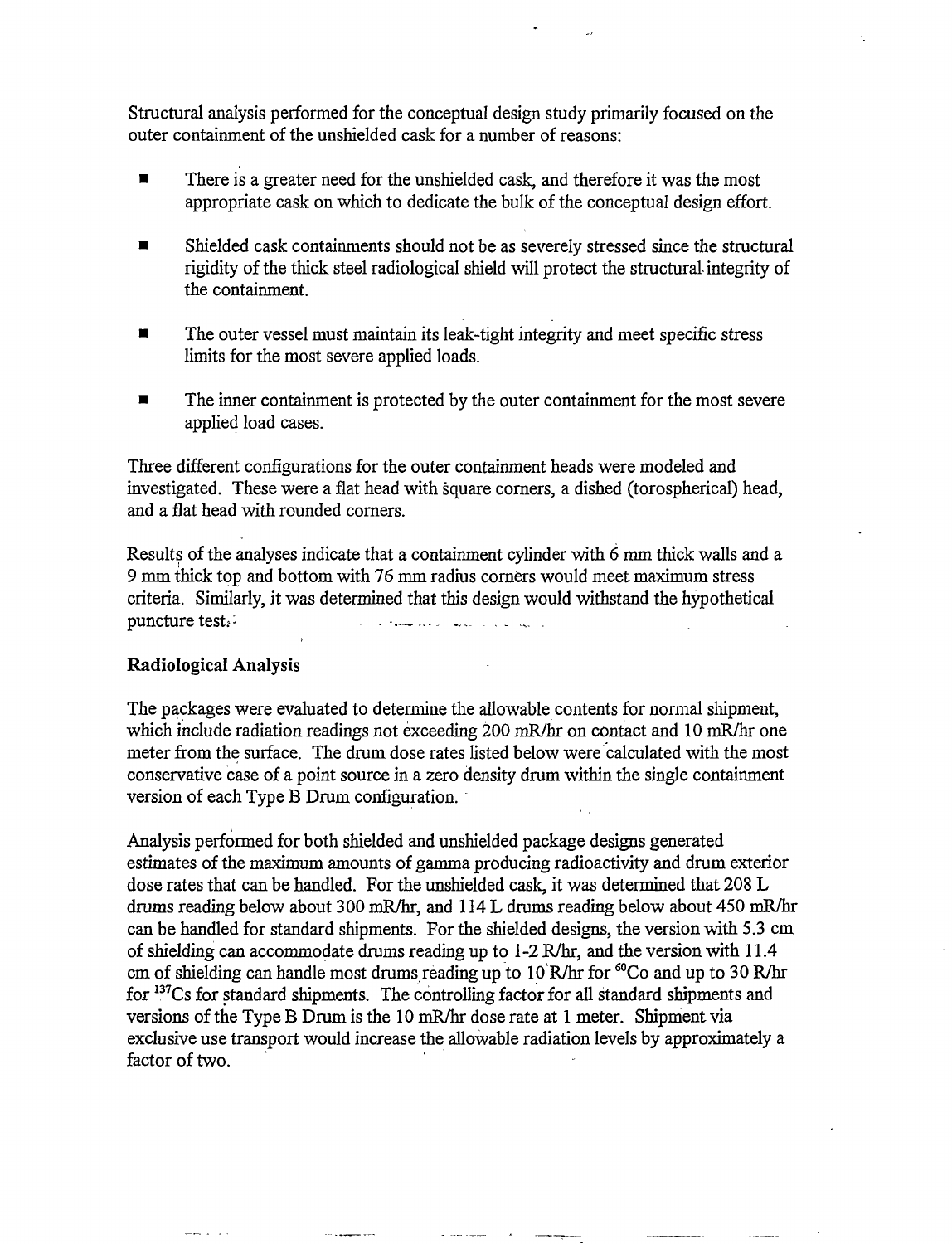#### **Thermal Analysis**

The conceptual design report draws an analogy between the Type B Drum and the TRUPACT-II. Since the TRUPACT-II can transport material with up to 40 W internal heat generation, all Type B Drum configurations were analyzed for a 40 W internal source, with solar insolation and the hypothetical fire accident from 10 CFR 71. In all cases, the Type B Drum conceptual designs were satisfactory.

In the case of radionuclides that produce gamma rays, the heat generation will be small for the allowable quantities. For example, the heat generation from 20 Ci of <sup>137</sup>Cs (much more than could be contained in the unshielded cask), with as much as 200 Ci of <sup>90</sup>Sr, would still have less than 1 watt of total heat generation. However, if the drum contains appreciable amounts of actinides, the heat generation could be larger than 40 W. For example, slightly over two grams of  $^{238}$ Pu generates 40 W. However,  $^{238}$ Pu has an unusually high heat production rate and is relatively uncommon. Most other actinide heat production rates are much lower than <sup>238</sup>Pu, so heat generation rates greater than several watts are not expected for materials that satisfy criticality limitations.

#### **Criticality Analysis**

Conceptual design efforts targeted the development of a Fissile Class I packaging. Pending characterization of the TRU waste, the fissile composition is represented as  $^{239}$ Pu. For both the shielded and unshielded containers, the limiting case was determined to be an infinite array of damaged containers with no reflection and cylindrical geometry for the fuel region. For this limiting case, the <sup>239</sup>Pu limits were 175 g and 200 g for the unshielded and shielded packages respectively. Additional analyses beyond those performed in the conceptual design will be performed to increase the allowable fissile loading per package.

#### **TYPE B DRUM SOURCE TERM**

One mission for the Type B Drum may be the planned shipping campaign to dispose of TRU waste. In this program, the Type B Drum would be used as a shipping container for sites with small quantities of TRU waste. The TRU waste from smaller sites is expected to be shipped to a central collection point, where the individual drums will be consolidated into the TRUPACT-II for shipment to WIPP. Another source term for Type B Drum may be the DOE's inventory of excess plutonium that could be poisoned and vitrified, depending on the results of an on-going Environmental Impact Statement. The Type B Drum would be used to transport that material from the vitrification plant to its final burial site. Other possible contents include plutonium residue stored at the Rocky Flats Environmental Technology Site that is not on the TRUPACT-II allowable contents list due to either a high rate of gas generation or fissile material loading, assorted TRU waste that has a high rate of gas generation, or miscellaneous waste from various facilities that exceed Type A quantities of radioactivity in a single drum.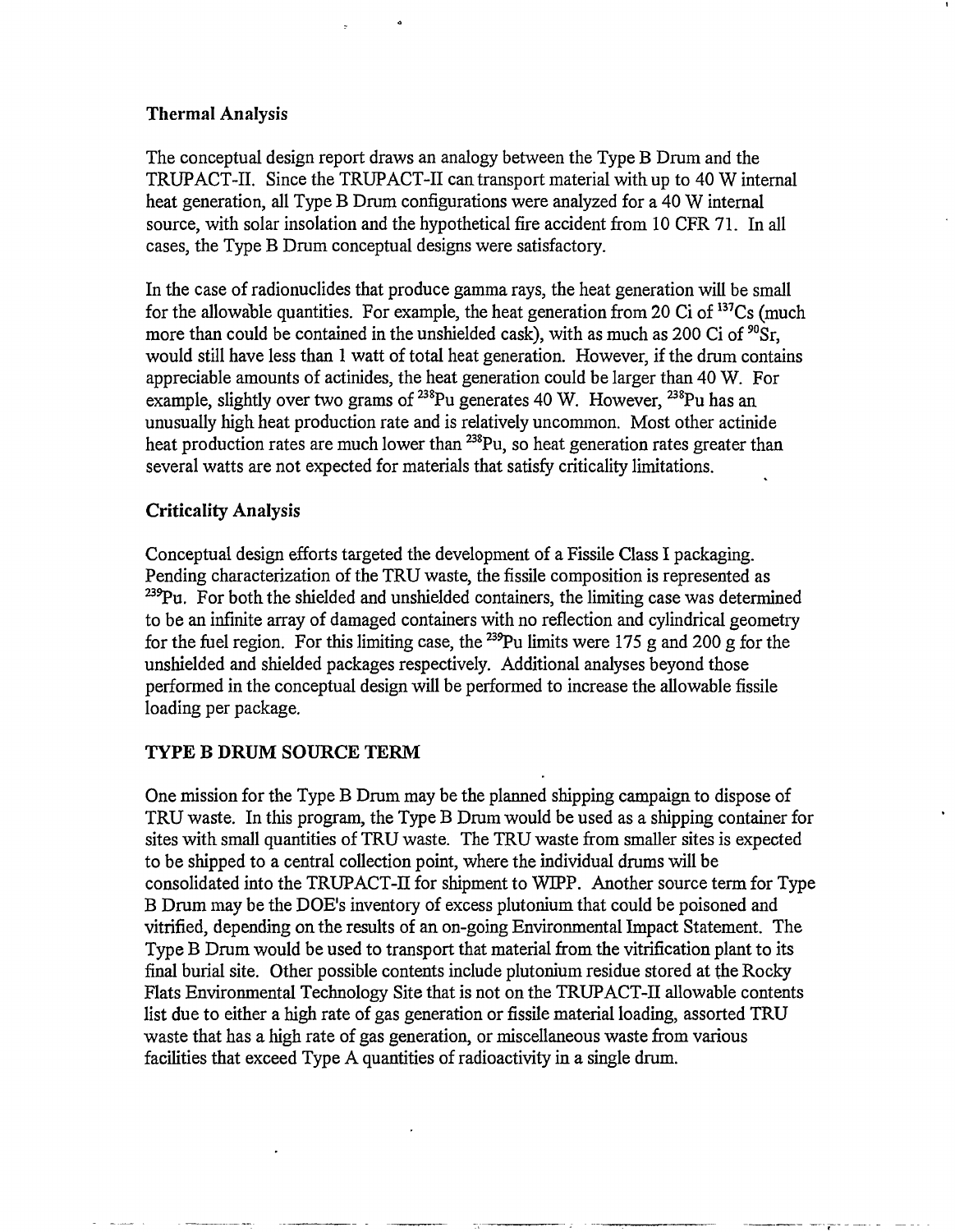The final contents list will be determined through discussions with potential end-users. To date, personnel from WIPP, Sandia-Livermore, Rocky Flats, and Fernald have expressed varying levels of interest in the Type B Drum. Extensive discussions have already occurred with WIPP. WIPP is quite interested in the use of the Type B Drum to transport waste from the sites across the country that have small volumes of TRU waste (i.e., two or three drums) that do not have the special handling facilities or trained personnel available to handle the TRUPACT-II. WIPP has stated that the Type B Drum will be acceptable for the National TRU Program as long as it can transport the material on the allowable contents list for the TRUPACT-II container. WIPP stated that a 40 W thermal capability, a 455 kg payload capacity, and a fissile material loading of 200 g <sup>239</sup>Pu equivalent would suit the needs of the National TRU Program.

#### **PACKAGING DESIGN CRITERIA**

A packaging design criteria (PDC) was developed (Edwards et al. 1995) to be used as the basis for the final design of the Type B Drum. The PDC concentrates on the unshielded version, since it has the widest anticipated use within the DOE complex. The PDC lists the design parameters for the packaging, and builds on the conceptual design work previously completed. For example, the PDC lists the minimum inner cavity for the container, the allowable thermal loading for the contents, the performance tests that the packaging must survive, and acceptable materials of construction. Before some of the design parameters can be specified, a final, bounding source term must be determined. For the purposes of the PDC, the contents were determined to be plutonium residue material currently stored at Rocky Flats, vitrified weapons-grade plutonium, or miscellaneous TRU waste from across the DOE complex.

One change from the conceptual design that was incorporated into the PDC involves the fissile class of the packaging. The conceptual design was based on a Fissile Class I package. Some of the potential uses for the Type B Drum include high loadings of fissile material, especially plutonium. The fissile class of the final design will be based on the needs of the DOE complex. Gas generation, particularly hydrogen, by the contents of the Type B Drum may also effect the design. Hydrogen getters could be provided as a method to reduce the flammable gas buildup within the container, but are not likely to be accepted as the sole method of hydrogen control by the regulatory authorities (e.g., DOE or NRC). Kansas City Plant performed some testing of the 1,4-bis (phenylethynyl) benzene (DEB) hydrogen getter to determine the suitability of the DEB getter for use in the Type B Drum and other packagings. Those tests demonstrate the DEB getter performs effectively even in the presence of known inhibitors (Schicker 1995) such as carbon monoxide.

The final source term for the Type B Drum will be based on the identified needs of the DOE complex, as discussed above. Structural, thermal, gas generation, criticality, and shielding calculations will be performed to determine the bounding source term for the packaging, which will be the basis for the final design. Once Type B Drum has been built, design parameters can be modified as necessary to satisfy needs that are not met by the initial design parameters.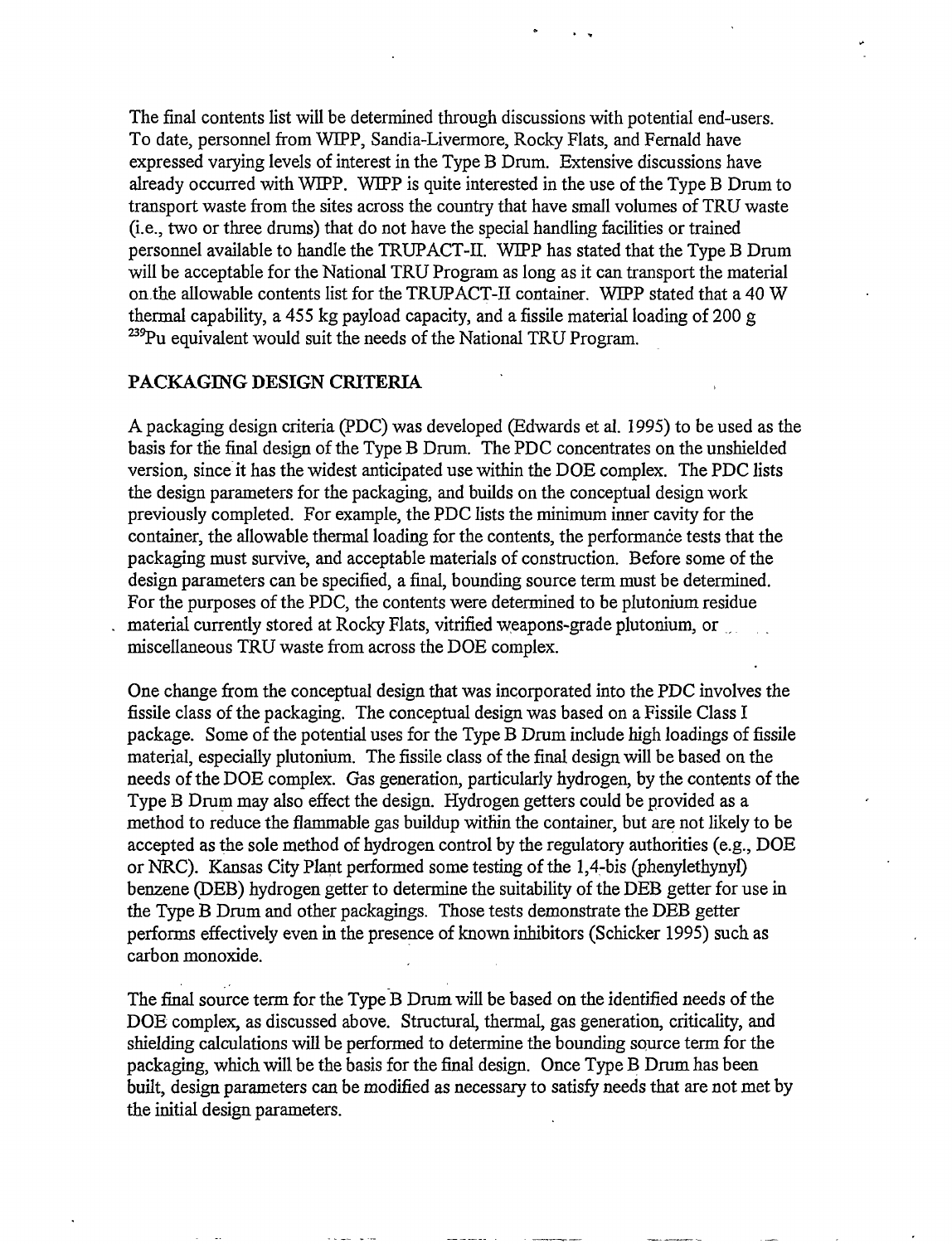Now that the packaging design criteria is complete, the next step will be to begin the final design and write the Safety Analysis Report for Packaging (SARP). Test units will be fabricated and tested as necessary to support completion of the SARP. At the current rate of funding, it will be 1998 or 1999 before the SARP for the Type B Drum can be submitted to DOE for review and approval.

#### **CONCLUSION**

If implemented, the unshielded package concept will have several advantages over other existing packages that are in use today. It would allow for single drum shipments. Based on the conceptual design's average gross package weight of 910 kg, and a truck trailer permitted payload of 18,200 kg, 20 of the unshielded packages could be transported by a single trailer truck. No special heavy duty equipment or rigging would be required for package handling. Finally, it will fill a gap in current DOE packaging capabilities, and allow for the shipment of single drums of Type B radioactive material.

While it appears that the DOE community could significantly benefit from the development of the Type B Drum, funding has proven to be an obstacle to timely completion. The current DOE philosophy of having each site provide for its own packaging needs has made it difficult to develop packagings such as Type B Drum which have DOE complex-wide application. The smaller sites which would most benefit from Type B Drum typically lack the resources necessary for its development. Sites large enough to develop such a package generally have other priorities since they will be able to use the TRUPACT-II. Until a DOE-Headquarters organization commits to funding the development of the Type B Drum, progress will remain sporadic and slow.

#### **ACKNOWLEDGEMENTS**

This work was funded by the Office of Transportation, Emergency Management, and Analytical Services (EM-26) of the DOE.

#### **REFERENCES**

10 CFR 71, "Additional Requirements for Type B Packages," Title 10, *Code o; Federal Regulations,* Part 71, as amended; U.S. Nuclear Regulatory Commission, Rockville, MD.

Edwards, W.S., Smith, R.J., and Wells, A.H., *Packaging Design Criteria;or the TyjeB Drum,* WHC-SP-1168, Westinghouse Hanford Company, Richland, WA (1995).

General Electric Company, *h. odel 2000 Radioactive h. aterial Trans<sub>p</sub> ort Package, Sajety Analysis Rej. ort,* Rev. 0, General Electric, Pleasanton, CA (1984).

Schicker, J.R., *Getter Material Products Develop ment: DEB Hydrogen Getter Gas inhibition Analysis,* AlliedSignal Aerospace Co., Kansas City Division, Kansas City, MO (1995).